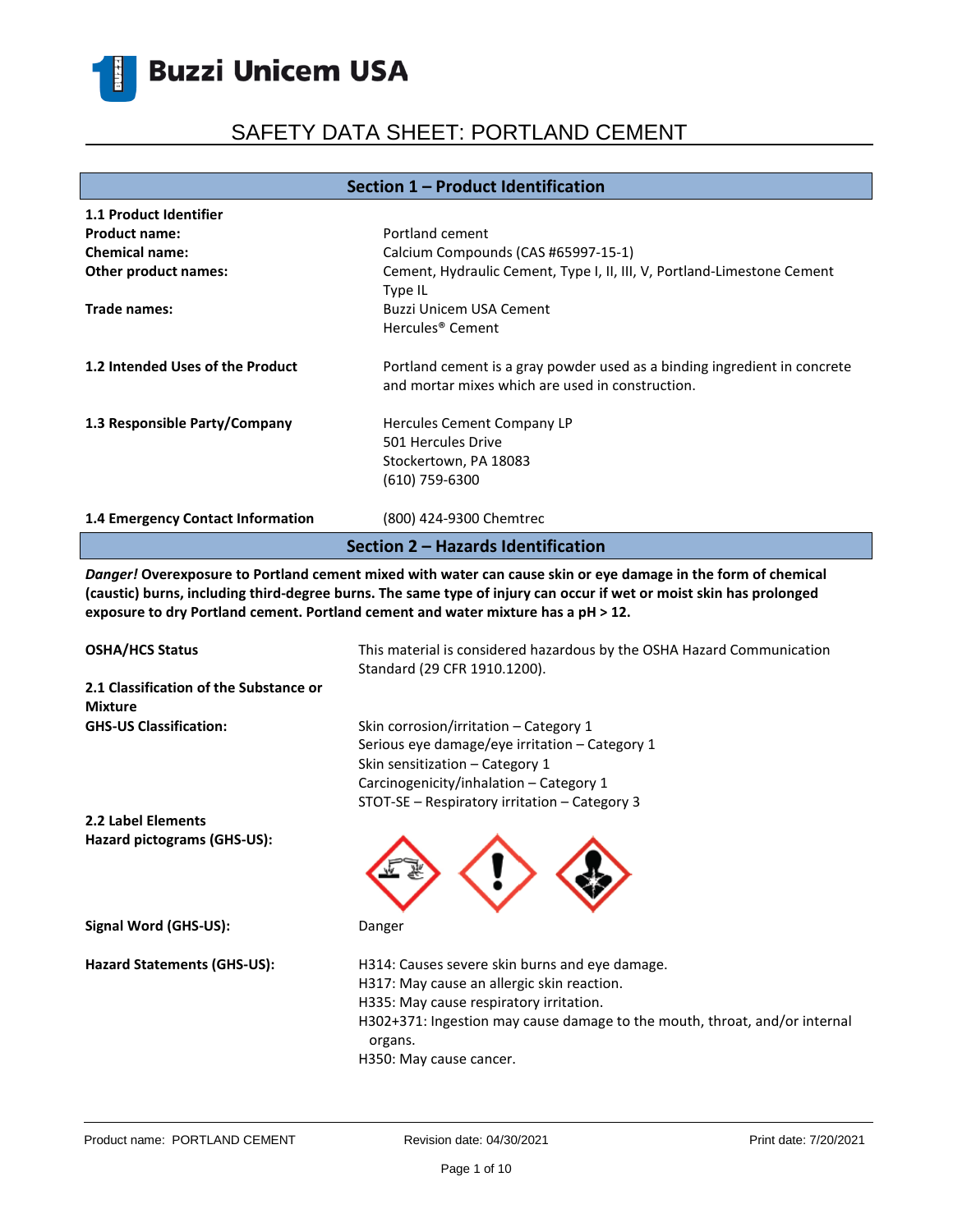

| <b>Precautionary Statements (GHS-US):</b> | P102: Keep out of reach of children.<br>P202: Do not handle until all safety precautions have been read and<br>understood.<br>P260: Do not breathe dusts.<br>P262: Do not get in eyes, on skin, or on clothing.<br>P264: Wash hands thoroughly after using this product.<br>P270: Do not eat, drink, or smoke while using this product.            |
|-------------------------------------------|----------------------------------------------------------------------------------------------------------------------------------------------------------------------------------------------------------------------------------------------------------------------------------------------------------------------------------------------------|
|                                           | P304+310+312+340: If inhaled: remove person to fresh air and keep<br>comfortable for breathing. Immediately call a poison control center or a<br>physician.<br>P305+351+388: If in eyes: Rinse cautiously with water for 20 minutes. Remove<br>contact lenses if present and easy to do. Continue rinsing. Get medical                             |
|                                           | attention.<br>P302+361+353: If on skin: Take off immediately all contaminated clothing and<br>rinse skin with water. Wash contaminated clothing before reuse.<br>P332+313: If skin irritation occurs, get medical attention.<br>P301+330+331+312: If swallowed: Rinse mouth. Do not induce vomiting.<br>Contact a poison center or physician.      |
|                                           | P403+233: Store in a well-ventilated area with container tightly closed.<br>P401: If stored in bulk, keep area secure.<br>P401: Material stockpiled in bulk or in silage may present an engulfment<br>hazard. Personnel should not enter bulk storage areas unless they have been<br>trained in the hazards of entering and working in such areas. |
| 2.3 Other hazards                         | Exposure to Portland cement mixed with water can cause skin or eye damage<br>in the form of chemical (caustic) burns, including third-degree burns. The same<br>type of injury can occur if wet or moist skin has prolonged exposure to dry<br>Portland cement. Portland cement and water mixture has a pH > 12.                                   |
| 2.4 Unknown Acute Toxicity                | No data available.                                                                                                                                                                                                                                                                                                                                 |

### **Section 3 – Composition/Information on Ingredients**

### **3.1 Substance**

Not applicable.

#### **3.2 Mixture**

Portland cement is a mixture of materials consisting of calcium silicates and calcium aluminates, calcium carbonate, crystalline silica and other additives.

| Ingredient/component                      | CAS No.    | Concentration percent wt. |
|-------------------------------------------|------------|---------------------------|
| Portland cement (containing)              | 65997-15-1 | 75-100                    |
| -Tri Calcium Silicate, 3CaO.SiO2          | 12168-85-3 | $35-70$                   |
| -Di Calcium Silicate, 2CaO.SiO2           | 10034-77-2 | $0.5 - 40$                |
| -Tri Calcium Aluminate, 3CaO.Al2O3        | 12042-78-3 | $3-12$                    |
| -Calcium Aluminoferrite, a solid solution | 12068-35-8 | $3-13$                    |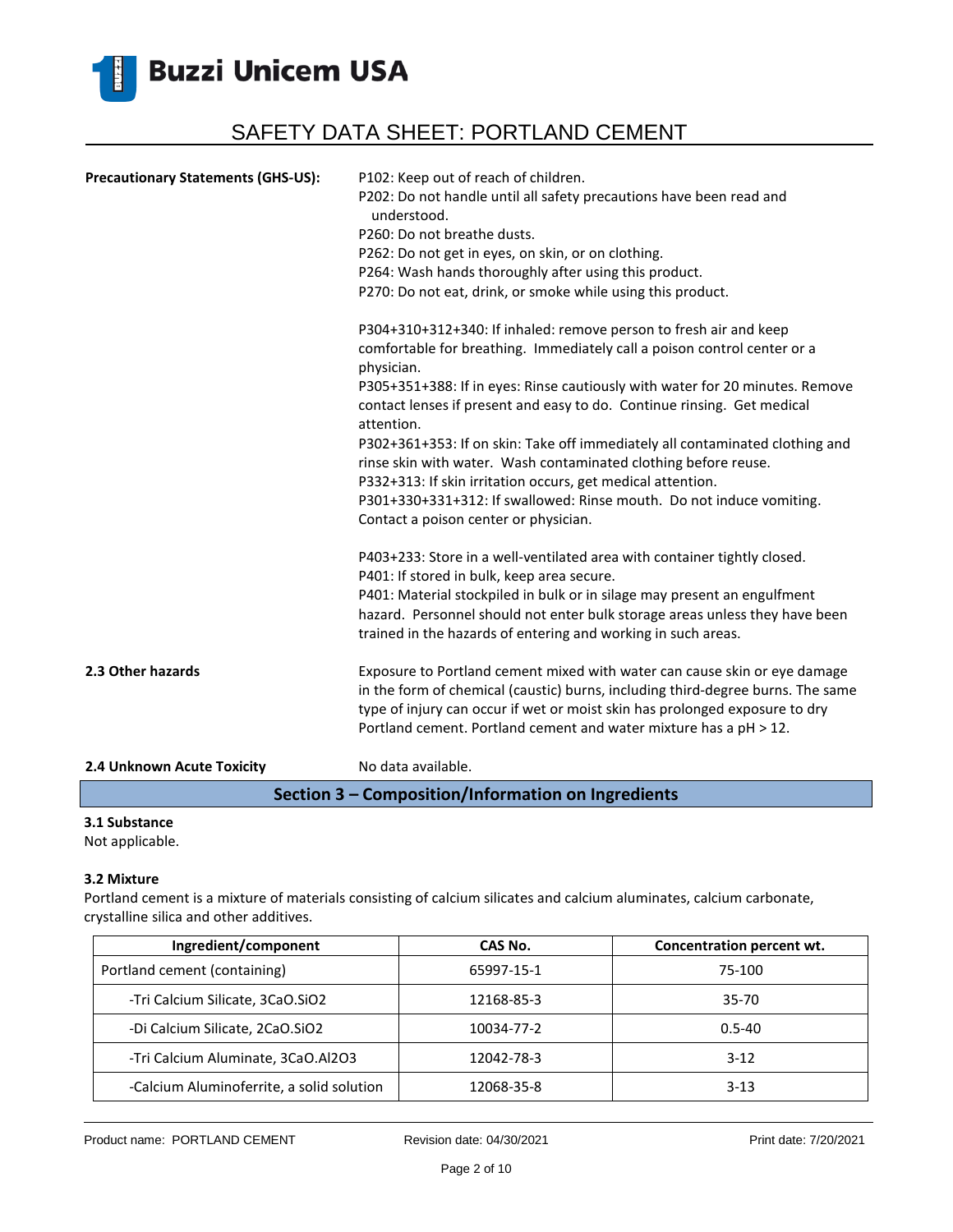

# SAFETY DATA SHEET: PORTLAND CEMENT

| Calcium sulfate (gypsum) CaSO4      | 13397-24-5 | $1.5 - 8$   |
|-------------------------------------|------------|-------------|
| Calcium carbonate (limestone) CaCO3 | 1317-65-3  | $0 - 15$    |
| Crystalline silica (quartz)         | 14808-60-7 | $0.4 - 2.5$ |

#### **Composition comments**

Portland cement may also contain small amounts of calcium oxide (a.k.a. quicklime) (CaO), magnesium oxide (MgO), sodium sulfate (Na2SO4), and potassium sulfate (K2SO4). Since Portland cement is manufactured from materials mined from the earth (limestone, shale, sand, gypsum), and process heat is provided by burning fuels derived from the earth, trace but detectable amounts of naturally occurring metals, and possibly harmful elements may be found during chemical analysis. Mercury and lead were not found to be present at or above detection levels. Cements subject to ASTM C150 standards may contain up to 1.50% insoluble residue. More than 0.1% of these residues may be free crystalline silica, a substance listed as a carcinogen by NTP, OSHA, ACGIH and/or IARC.

Portland cement is not listed as a carcinogen by NTP, OSHA, ACGIH or IARC. However it may contain trace amounts (<0.1%) of substances listed as a carcinogen by NTP, OSHA, ACGIH and/or IARC: chromium VI compounds (hexavalent chromium), nickel or lead.

| <b>SECTION 4 - First Aid Measures</b>                      |                                                                                                                                                                                                                                                                                                                              |  |
|------------------------------------------------------------|------------------------------------------------------------------------------------------------------------------------------------------------------------------------------------------------------------------------------------------------------------------------------------------------------------------------------|--|
| 4.1 Description of First Aid Measures                      |                                                                                                                                                                                                                                                                                                                              |  |
| Eye contact:                                               | Immediately flush eyes with plenty of water, occasionally lifting the upper<br>and lower eyelids. Check for and remove any contact lenses. Continue to<br>rinse for at least 20 minutes. Get medical attention immediately. Call a<br>poison center or physician. Chemical burns must be treated promptly by a<br>physician. |  |
| <b>Skin contact:</b>                                       | Take off immediately all contaminated clothing and rinse skin with plenty<br>of water. Wash contaminated clothing before reuse. If skin irritation<br>occurs, get medical attention.                                                                                                                                         |  |
| Inhalation:                                                | If breathing is difficult, remove person to fresh air and keep comfortable<br>for breathing. Immediately call a poison control center or a physician.                                                                                                                                                                        |  |
| Ingestion:                                                 | Do not induce vomiting. If subject is conscious, rinse the mouth with water<br>to remove any material and drink plenty of water to dilute any swallowed<br>material. Do not give drink or attempt to force water to an unconscious<br>person. Contact a poison center or physician.                                          |  |
| 4.2 Most Important Symptoms and Effects, Acute and Delayed |                                                                                                                                                                                                                                                                                                                              |  |
| Eye contact:                                               | Causes serious eye irritation and may scratch eye surface due to particle<br>abrasion. May cause chemical burns resulting in corneal damage.                                                                                                                                                                                 |  |
| <b>Skin contact:</b>                                       | Causes severe skin burns. Symptoms may include redness, pain, blisters.<br>Do not allow product to harden around any body part or allow continuous,<br>prolonged contact with skin. May cause sensitization by skin contact.                                                                                                 |  |
| Inhalation:                                                | May irritate nose and throat if dust is inhaled. Prolonged or repeated<br>inhalation of respirable dust may lead to respiratory tract or lung damage.                                                                                                                                                                        |  |
| Ingestion:                                                 | May cause irritation and burns of mouth, throat, stomach and digestive<br>tract if swallowed. May cause nausea or vomiting.                                                                                                                                                                                                  |  |

#### **4.3 Recommendations for Immediate Medical Care or Special Treatment**

Seek immediate medical attention for inhalation of large quantities of dust or exposure of wet material over large areas of skin. Seek immediate medical attention if material comes into contact with eyes and cannot be immediately removed.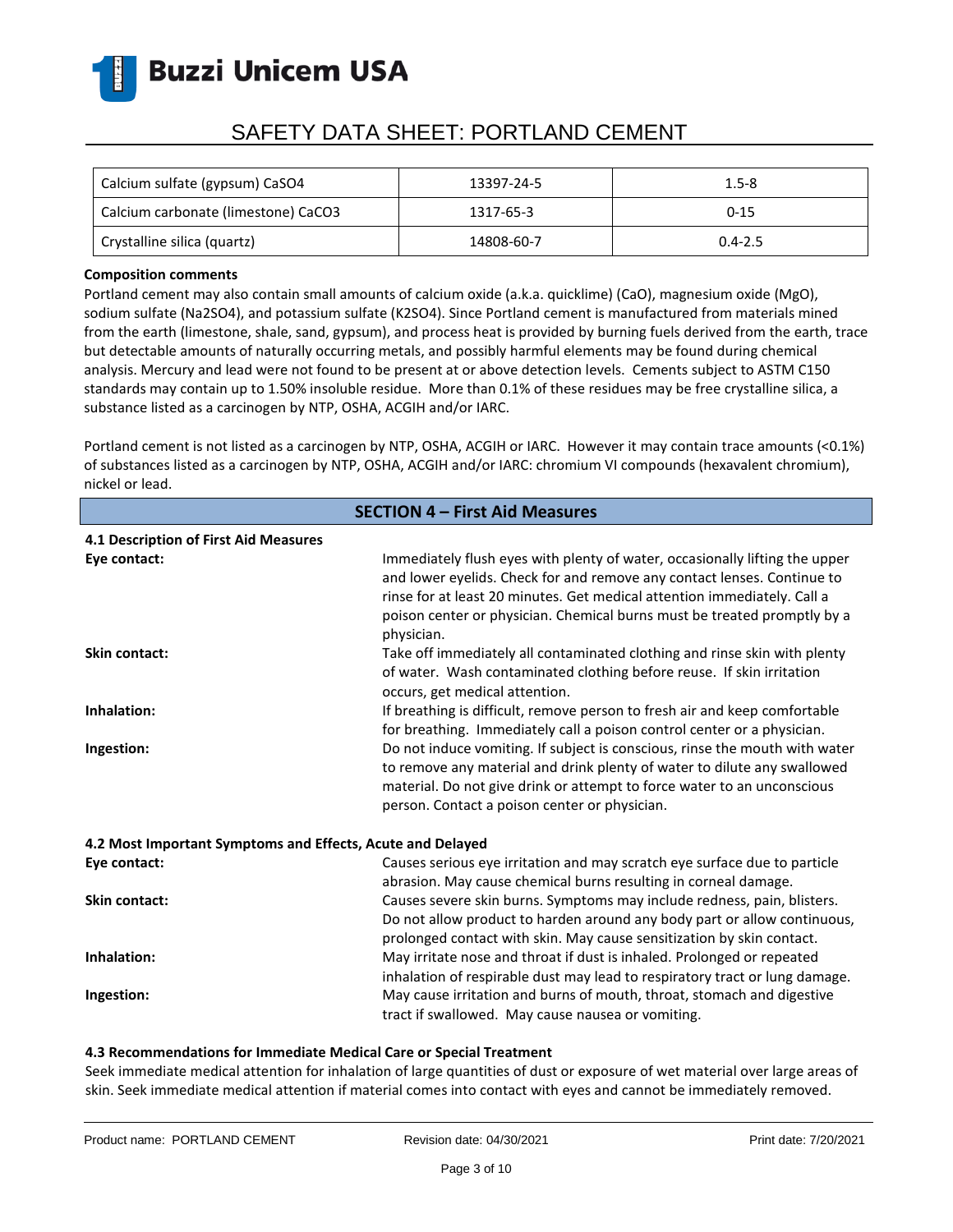

#### **SECTION 5 – Fire-Fighting Measures**

| 5.1 Extinguishing Media         |                                                         |
|---------------------------------|---------------------------------------------------------|
| Suitable extinguishing media:   | Use media appropriate for surrounding fire.             |
| Unsuitable extinguishing media: | Do not use water jet or water-based fire extinguishers. |

#### **5.2 Special Hazards Arising from the Substance or Mixture**

**Fire hazard: Product does not burn however its packaging may.** Product does not burn however its packaging may.

#### **5.3 Advice for Fire Fighters**

Move containers from fire area if this can be done without risk. Use water spray to keep fire-exposed containers cool. Keep upwind of fire. Wear full firefighting turn-out gear (full Bunker gear) and respiratory protection (SCBA). **Hazardous decomposition products:** Decomposition products may include the following materials: carbon dioxide, carbon monoxide, sulfur oxides and metal oxide/oxides.

#### **SECTION 6 – Accidental Release Measures**

| 6.1 Personal Precautions, Protective Equipment, and Emergency Procedures |                                                                                                                                                                                                                                                                                    |  |
|--------------------------------------------------------------------------|------------------------------------------------------------------------------------------------------------------------------------------------------------------------------------------------------------------------------------------------------------------------------------|--|
| <b>General measures:</b>                                                 | Avoid creating dust. Use personal protection recommended in Section 8.<br>Isolate the hazard area and deny entry to unnecessary and unprotected<br>personnel. Avoid contact with skin and eyes.                                                                                    |  |
| <b>6.2 Environmental Precautions</b>                                     | Avoid dispersal of spilled material and runoff and contact with soil,<br>waterways, drains and sewers. Inform the relevant authorities if the product<br>has entered the environment, including waterways, soil or air. Materials can<br>enter waterways through drainage systems. |  |
| 6.3 Methods and Material for Containment and Cleaning Up                 |                                                                                                                                                                                                                                                                                    |  |
| For containment:                                                         | Barricade material to prevent additional spillage.                                                                                                                                                                                                                                 |  |
| <b>Cleanup methods:</b>                                                  | Scoop or vacuum up spilled material while avoiding dust creation. Do not dry                                                                                                                                                                                                       |  |
|                                                                          | sweep. Vacuum dust with equipment fitted with a HEPA filter and place in a                                                                                                                                                                                                         |  |
|                                                                          | closed, labeled waste container. Scoop up wet material and place in                                                                                                                                                                                                                |  |
|                                                                          | approved container. Allow wet material to harden before disposal.                                                                                                                                                                                                                  |  |
| 6.4 Reference to Other                                                   | See Section 8 for exposure controls and personal protection and Section 13                                                                                                                                                                                                         |  |
| <b>Sections</b>                                                          | for disposal considerations.                                                                                                                                                                                                                                                       |  |
|                                                                          |                                                                                                                                                                                                                                                                                    |  |
|                                                                          | <b>SECTION 7 - Handling and Storage</b>                                                                                                                                                                                                                                            |  |
| 7.1 Precautions for Safe Handling                                        |                                                                                                                                                                                                                                                                                    |  |
| <b>Precautions:</b>                                                      | Use appropriate personal protective equipment (see Section 8). Persons                                                                                                                                                                                                             |  |
|                                                                          | with a history of skin sensitization problems should not be employed in any                                                                                                                                                                                                        |  |
|                                                                          | process in which this product is used. Do not get in eyes or on skin or                                                                                                                                                                                                            |  |
|                                                                          | clothing. Avoid the use of contact lenses when working with or handling this                                                                                                                                                                                                       |  |
|                                                                          | product. Do not breathe dust. Do not ingest. Do not eat, drink, smoke, or                                                                                                                                                                                                          |  |
|                                                                          | chew gum or tobacco while using this product. Use only with adequate                                                                                                                                                                                                               |  |
|                                                                          | ventilation. Ensure the use of good housekeeping procedures to prevent the                                                                                                                                                                                                         |  |

**Hygiene measures:** Do not eat, drink, smoke, or chew gum or tobacco in areas where this

ventilation is inadequate.

accumulation of dust. Wear appropriate respiratory protection when

material is handled, stored and processed. Workers should wash hands and face before eating, drinking and smoking. Remove contaminated clothing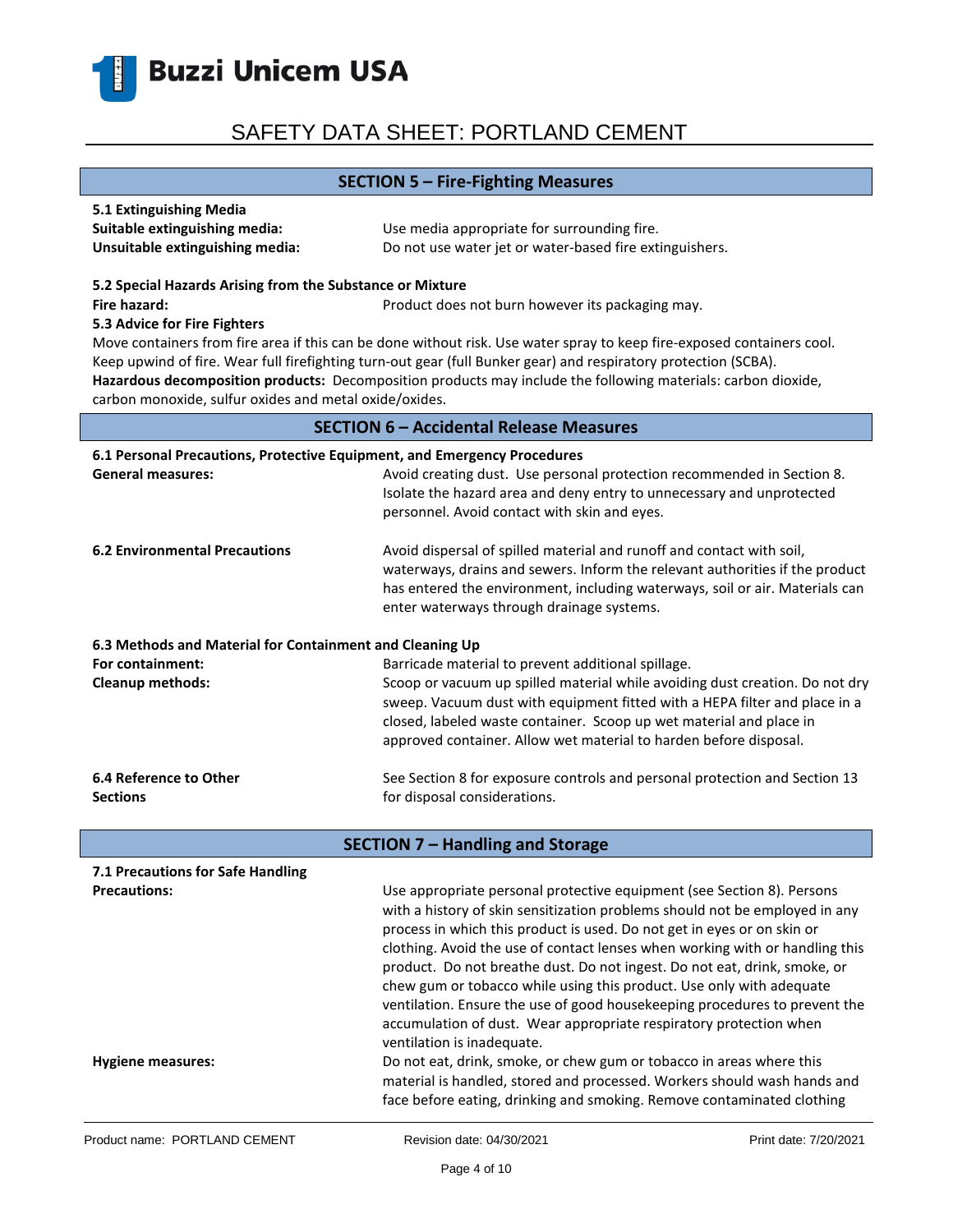## SAFETY DATA SHEET: PORTLAND CEMENT

and protective equipment before entering eating areas. See also Section 8 for additional information on hygiene measures.

| 7.2 Conditions for Safe Storage<br><b>Storage conditions:</b><br><b>Conditions to avoid:</b> | Keep out of the reach of children. Avoid any dust buildup by frequent<br>cleaning and suitable construction of the storage area. Do not store in an<br>area equipped with emergency water sprinklers. Clean up spilled material<br>promptly. Keep in the original container or an approved alternative made<br>from a compatible material and keep the container tightly closed when not<br>in use. Empty containers retain product residue and can be hazardous. Do<br>not reuse container.<br>Water/moisture exposure will cause material to generate heat. Keep away |
|----------------------------------------------------------------------------------------------|-------------------------------------------------------------------------------------------------------------------------------------------------------------------------------------------------------------------------------------------------------------------------------------------------------------------------------------------------------------------------------------------------------------------------------------------------------------------------------------------------------------------------------------------------------------------------|
|                                                                                              | from fluoride compounds, strong acids and oxidizers. Portland cement<br>dissolves in hydrofluoric acid, producing corrosive silicon tetrafluoride gas.                                                                                                                                                                                                                                                                                                                                                                                                                  |
| <b>7.3 Specific End Uses</b>                                                                 | Portland cement is a gray powder used as a binding ingredient in concrete<br>and mortar mixes which are used in construction.                                                                                                                                                                                                                                                                                                                                                                                                                                           |

### **SECTION 8 – Exposure Controls/Personal Protection**

### **8.1 Control Parameters**

### **Exposure limits for individual components:**

| Component                                                             | OSHA PEL (mg/m <sup>3</sup> ) | ACGIH TLV $(mg/m3)$ | NIOSH REL( $mg/m3$ ) |
|-----------------------------------------------------------------------|-------------------------------|---------------------|----------------------|
| Portland cement                                                       | 15(T); 5(I)                   | 1(1)                | 10(T); 5(I)          |
| Calcium carbonate (limestone)                                         | 15(T); 5(I)                   | 10 (I)              | 10(T); 5(I)          |
| Calcium sulfate (gypsum)                                              | 15(T); 5(I)                   | 10 (I)              | 10(T); 5(I)          |
| Crystalline silica (as quartz)                                        | $0.05$ (I)                    | $0.025$ (I)         | $0.05$ (I)           |
| Calcium oxide (quicklime)                                             |                               |                     |                      |
| Magnesium oxide (as magnesia)                                         | 15                            | 10(1)               | Not established      |
| Sodium sulfate                                                        | 15(T); 5(I)                   | 10(1)               | 10(T); 5(I)          |
| Potassium sulfate                                                     | 15(T); 5(I)                   | 10 (I)              | 10(T); 5(I)          |
| Nuisance dust (PNOC)                                                  | 15(T); 5(R)                   | 10(T); 3(R)         | Not established      |
| $T =$ total dust, $R =$ respirable fraction, $I =$ inhalable aerosol. |                               |                     |                      |

### **8.2 Exposure Controls**

| <b>Engineering controls:</b>   | Use product outdoors and in well-ventilated areas; otherwise employ<br>natural or mechanical ventilation or other engineering controls to maintain<br>exposure within applicable exposure limits.                                                              |
|--------------------------------|----------------------------------------------------------------------------------------------------------------------------------------------------------------------------------------------------------------------------------------------------------------|
| Personal protective equipment: | Protective clothing, gloves, eye protection, insufficient ventilation wear<br>respiratory protection.                                                                                                                                                          |
| Skin and body:                 | Wear long sleeved shirts and trousers while using this product. Wear<br>water-proof boots. If working in dusty conditions, impervious over<br>garments are recommended.                                                                                        |
| Hands:                         | Protective gloves with wrist/arm cuffs should be worn to avoid direct<br>contact with skin.                                                                                                                                                                    |
| Face and eyes:                 | Safety glasses with side shields or protective goggles should be worn while<br>using this product. For extremely dusty conditions, non-vented goggles or<br>goggles with indirect venting are recommended. Avoid contact lens wear<br>when using this product. |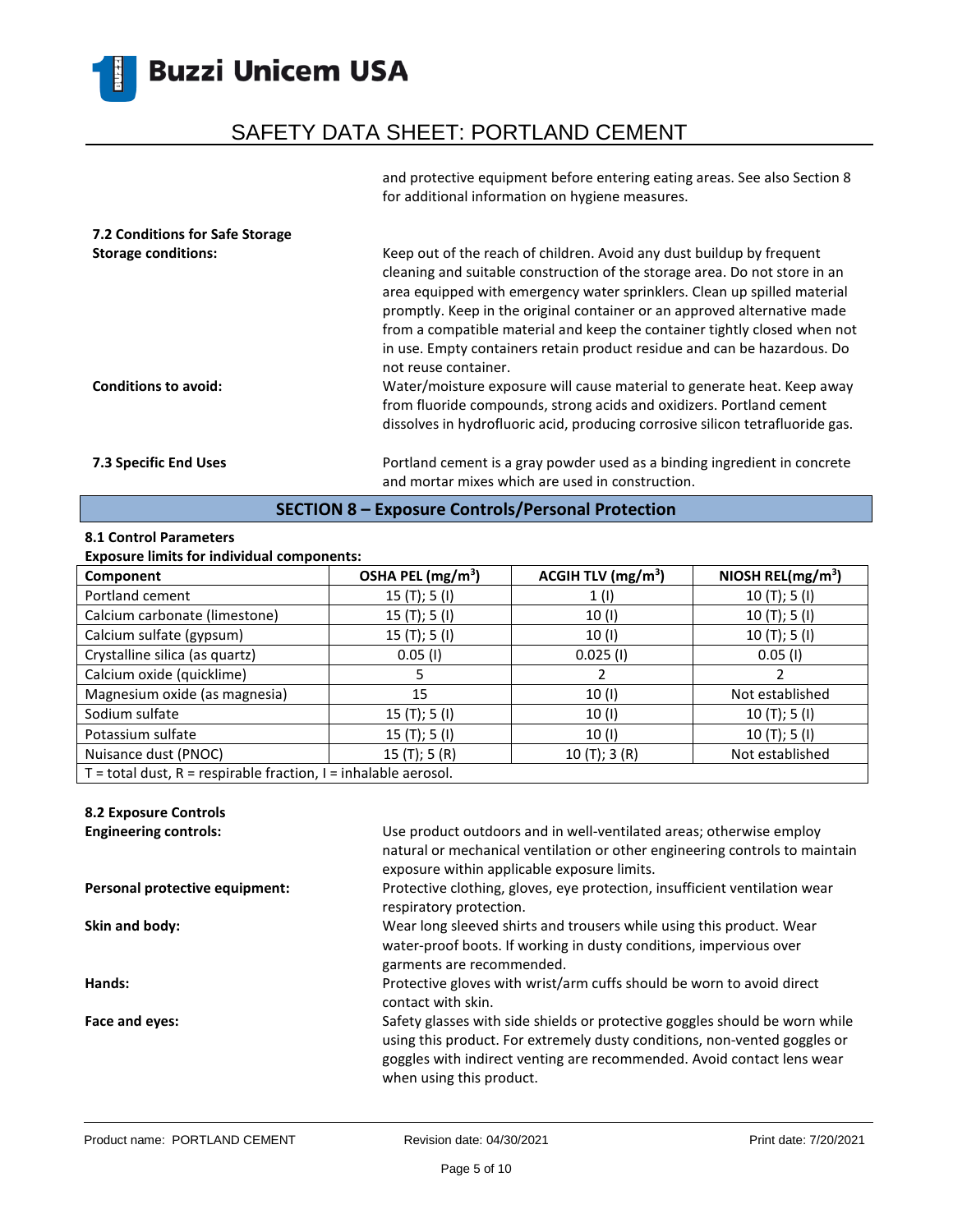# SAFETY DATA SHEET: PORTLAND CEMENT

| <b>Respiratory:</b>            | The use of a NIOSH approved dust respirator or filtering facepiece is<br>recommended in poorly ventilated areas or when permissible exposure<br>limits may be exceeded. Respirators should be selected by and used under<br>the direction of a trained health and safety professional following<br>requirements found in OSHA's respirator standard (29 CFR 1910.134) and<br>ANSI's standard for respiratory protection (Z88.2). |
|--------------------------------|----------------------------------------------------------------------------------------------------------------------------------------------------------------------------------------------------------------------------------------------------------------------------------------------------------------------------------------------------------------------------------------------------------------------------------|
| <b>Personal hygiene:</b>       | Clean water should always be readily available for skin and (emergency)<br>eye washing. Periodically wash areas contacted by Portland cement with a<br>pH neutral soap and clean, uncontaminated water. If clothing becomes<br>saturated with Portland cement, garments should be removed and<br>replaced with clean, dry clothing.                                                                                              |
| <b>Environmental controls:</b> | Emissions from ventilation or work process equipment should be<br>monitored to verify compliance with the requirements of environmental<br>protection legislation. Avoid dispersal of spilled material and runoff and<br>contact with soil, waterways, drains and sewers.                                                                                                                                                        |
| <b>Other information:</b>      | Do not eat, drink, or smoke while using this product; avoid hand-to-mouth<br>contact.                                                                                                                                                                                                                                                                                                                                            |

**SECTION 9 – Physical and Chemical Properties**

#### **9.1 Information on Basic Physical and Chemical Properties**

| <b>Physical state:</b>                         | Solid                              |
|------------------------------------------------|------------------------------------|
| Appearance:                                    | Powder                             |
| Color:                                         | Grey or white                      |
| Odor:                                          | Odorless                           |
| <b>Odor threshold:</b>                         | No data available                  |
| pH:                                            | 12 - 13 (Highly alkaline when wet) |
| Relative evaporation rate (n-butyl acetate=1): | No data available                  |
| <b>Melting point:</b>                          | $>1,000$ °C                        |
| <b>Freezing point:</b>                         | No data available                  |
| <b>Boiling point:</b>                          | $>1,000$ °C                        |
| Flash point:                                   | Not combustible                    |
| Auto-ignition temperature:                     | Not applicable                     |
| <b>Decomposition temperature:</b>              | Not determined                     |
| <b>Flammability limits in air:</b>             | Not flammable                      |
| Vapor pressure:                                | Not applicable                     |
| Relative vapor density at 20 °C:               | Not applicable                     |
| <b>Relative density:</b>                       | $3.15$ (Water = 1)                 |
| Solubility:                                    | Slight. (Water: 0.1 - 1 %)         |
| Log Pow:                                       | No data available                  |
| Log Kow:                                       | No data available                  |
| Viscosity, kinematic:                          | No data available                  |
| Viscosity, dynamic:                            | No data available                  |
| <b>Explosive properties:</b>                   | No data available                  |
| <b>Oxidizing properties:</b>                   | No data available                  |
| <b>Explosive limits:</b>                       | No data available                  |
|                                                |                                    |

**9.2 Other Information 19.2 Other Information No other information available.**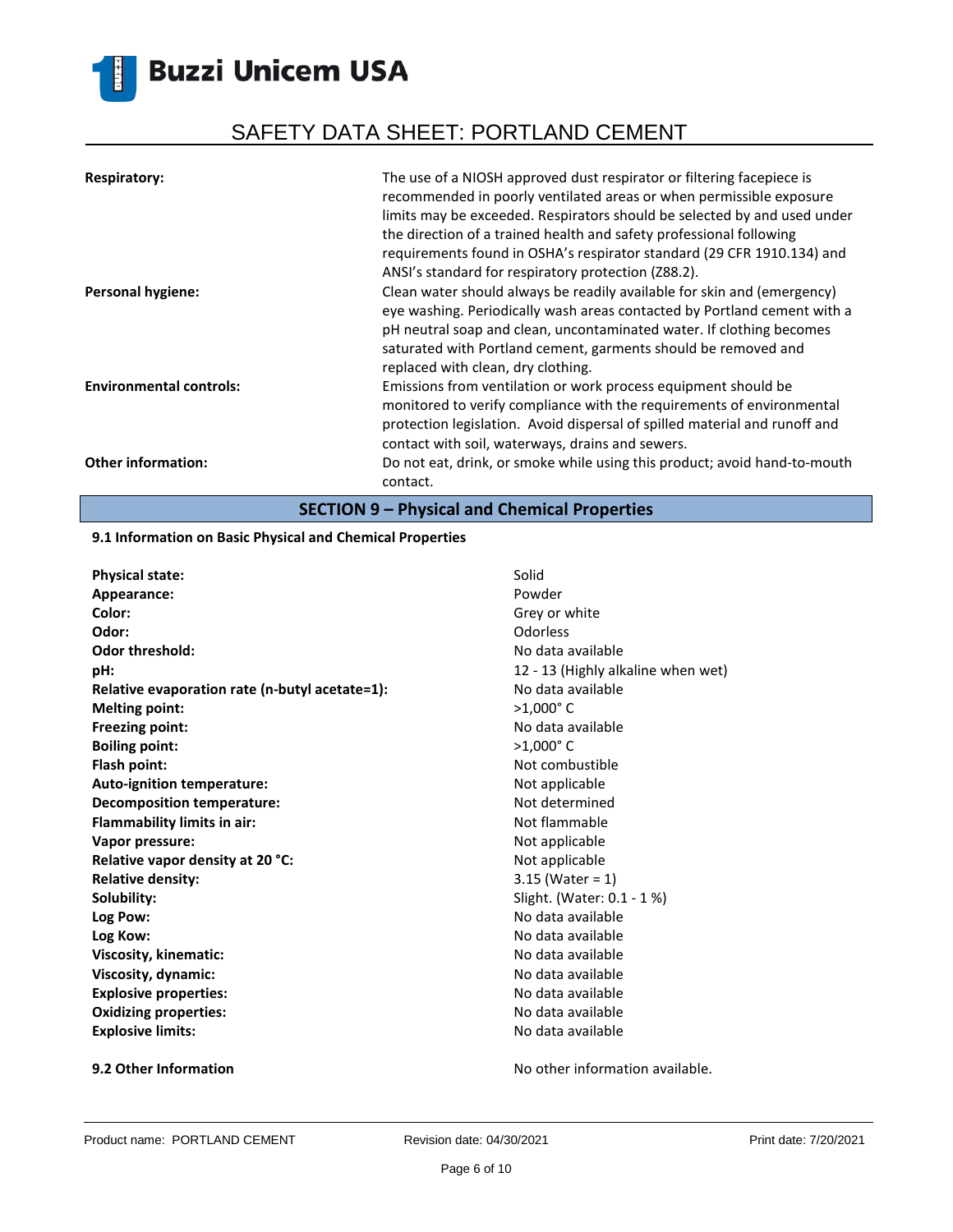# SAFETY DATA SHEET: PORTLAND CEMENT

| SECTION 10 - Stability and Reactivity   |                                                                                                                                                                                                                                                                                                                                                                                                                                                                                                                                                                              |  |
|-----------------------------------------|------------------------------------------------------------------------------------------------------------------------------------------------------------------------------------------------------------------------------------------------------------------------------------------------------------------------------------------------------------------------------------------------------------------------------------------------------------------------------------------------------------------------------------------------------------------------------|--|
| 10.1 Reactivity                         | This product reacts slowly with water to form hardened hydrated<br>compounds, releasing heat and producing a strong alkali solution.                                                                                                                                                                                                                                                                                                                                                                                                                                         |  |
| 10.2 Chemical Stability                 | Product is stable under proper storage conditions. Keep dry while in<br>storage.                                                                                                                                                                                                                                                                                                                                                                                                                                                                                             |  |
| 10.3 Possibility of Hazardous Reactions | No dangerous reactions are known under conditions of normal use. Do<br>not mix with other chemical products.                                                                                                                                                                                                                                                                                                                                                                                                                                                                 |  |
| <b>10.4 Conditions to Avoid</b>         | This product is incompatible with the following materials: oxidizing<br>materials, acids, aluminum and ammonium salt. Portland cement is highly<br>alkaline and will react with acids to produce a violent, heat-generating<br>reaction. Toxic gases or vapors may be given off depending on the acid<br>involved. Reacts with acids, aluminum metals and ammonium salts.                                                                                                                                                                                                    |  |
| 10.5 Incompatible Materials             | Aluminum powder and other alkali and alkaline earth elements will react<br>in wet mortar or concrete, liberating hydrogen gas. Limestone ignites on<br>contact with fluorine and is incompatible with acids, alum, ammonium<br>salts, and magnesium. Silica reacts violently with powerful oxidizing agents<br>such as fluorine, boron trifluoride, chlorine trifluoride, manganese<br>trifluoride, and oxygen difluoride yielding possible fire and/or explosions.<br>Silicates dissolve readily in hydrofluoric acid producing a corrosive gas -<br>silicon tetrafluoride. |  |

#### 10.6 Hazardous Decomposition Products None known

### **SECTION 11 – Toxicological Information**

### **11.1 Information on toxicological effects**

Portland cement is a mixture of materials consisting of calcium silicates and calcium aluminates, calcium carbonate, crystalline silica, and other additives. May also contain small amounts of calcium oxide (a.k.a. quicklime) (CaO), magnesium oxide (MgO), sodium sulfate (Na2SO4), and potassium sulfate (K2SO4).

| <b>Acute toxicity:</b><br>LD50/LC50 data: | Not classified.<br>Not classified.                                                                                                    |
|-------------------------------------------|---------------------------------------------------------------------------------------------------------------------------------------|
| <b>Skin corrosion/irritation:</b>         | Causes irritation or chemical burns if exposed to moisture on skin.                                                                   |
| Critical eye damage/irritation:           | Causes serious eye injury due to chemical burns or mechanical irritation.                                                             |
| Respiratory or skin sensitization:        | Not reported/no data available.                                                                                                       |
| Germ cell mutagenicity:                   | Not reported/no data available.                                                                                                       |
| Teratogenicity:                           | Not reported/no data available.                                                                                                       |
| Carcinogenicity:                          | Material contains trace amounts of crystalline silica, which may cause lung<br>cancer through repeated or prolonged exposure to dust. |
| Specific target organ toxicity            |                                                                                                                                       |
| (Single exposure):                        | May cause respiratory irritation.                                                                                                     |
| Specific target organ toxicity            |                                                                                                                                       |
| (Repeated exposure):                      | May cause damage to lungs through repeated or prolonged exposure.                                                                     |
| <b>Reproductive toxicity:</b>             | Not reported/no data available.                                                                                                       |
| Aspiration respiratory hazard:            | Not reported/no data available.                                                                                                       |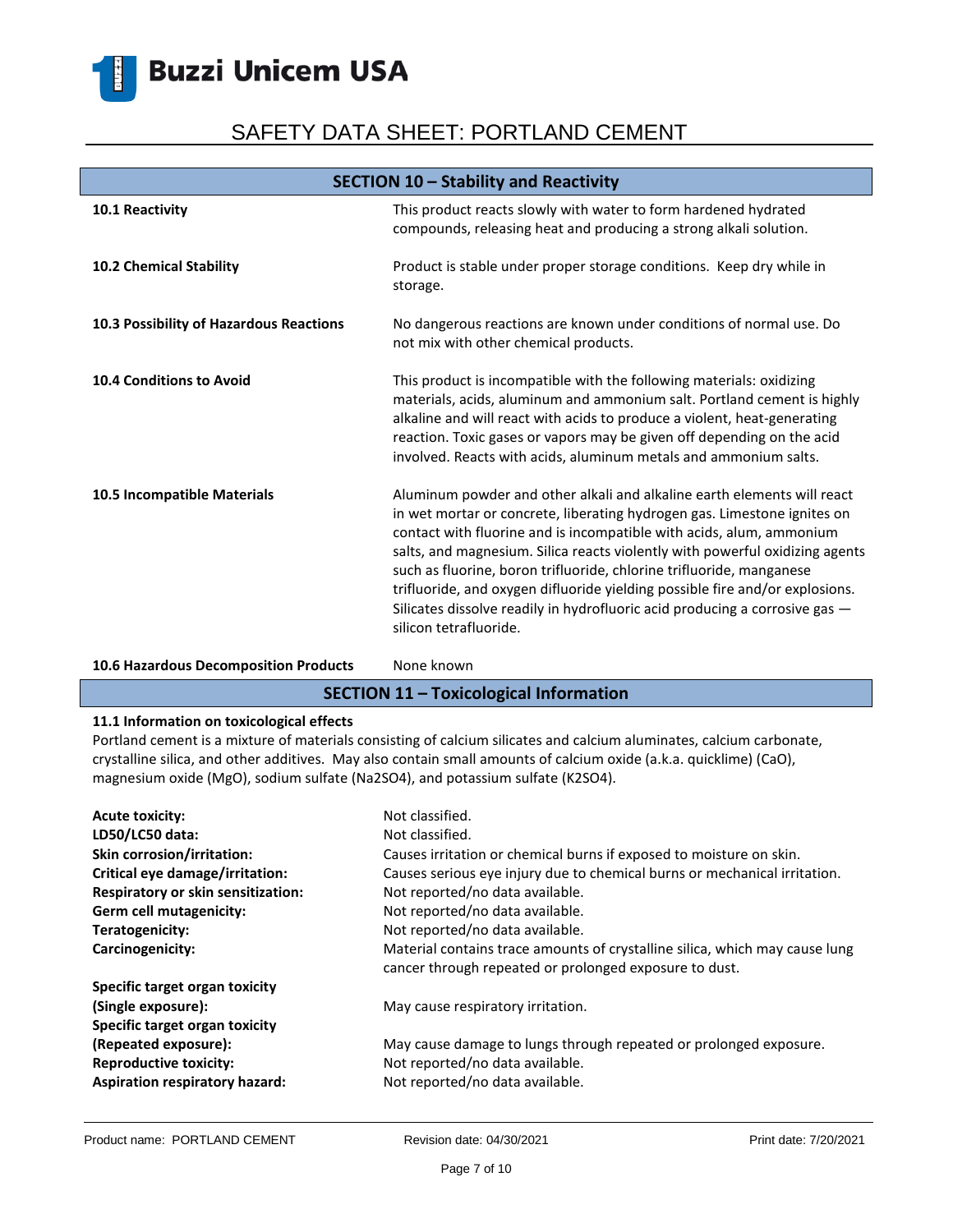

| <b>Symptoms: Eye contact:</b>           | Redness and itching. Extended contact may lead to corneal<br>abrasion/ulceration.                 |
|-----------------------------------------|---------------------------------------------------------------------------------------------------|
| <b>Symptoms: Skin contact:</b>          | Redness and itching. Extended contact may lead to chemical burns.                                 |
| <b>Symptoms: Inhalation:</b>            | Coughing, sneezing, mucous discharge and dyspnea. Extended contact may<br>lead to chemical burns. |
| Symptoms: Ingestion:                    | Irritation and chemical burns of mouth and throat.                                                |
| <b>Other toxicological information:</b> | No additional data available.                                                                     |

| Component                                  | <b>Toxicity</b>                 | <b>Carc: IARC</b> | <b>Carc: NTP</b> | Carc: OSHA |
|--------------------------------------------|---------------------------------|-------------------|------------------|------------|
| Portland cement                            | No data                         | Not listed        | Not listed       | Not listed |
| Calcium oxide                              | Oral LD50 Rat 500 mg/kg         | Not listed        | Not listed       | Not listed |
| Magnesium oxide (Inhalable                 |                                 | Not listed        | Not listed       | Not listed |
| fraction)                                  | Oral LD50 Rat 810 mg/kg         |                   |                  |            |
| Calcium sulfate                            | Oral LD50 Rat >2000 mg/kg       | Not listed        | Not listed       | Not listed |
| Crystalline silica (as quartz)             | Oral LD50 Rat >22,500 mg/kg     | Group 1           | Known            | Not listed |
|                                            | LC50 Carp >10,000 mg/L (72 hr.) |                   |                  |            |
| Nuisance dust (PNOC)                       |                                 | Not listed        | Not listed       | Not listed |
| <b>SECTION 12 - Ecological Information</b> |                                 |                   |                  |            |

|  | 12.1 General ecotoxicity |
|--|--------------------------|
|  |                          |

**Not classified.** 

| 12.2 Persistence and Biodegradability       | No data available.                                                                                                                                                                                                                                                                                                                                                                                                                                                                                                                                                                                                                                                                                                                                                                                                                             |
|---------------------------------------------|------------------------------------------------------------------------------------------------------------------------------------------------------------------------------------------------------------------------------------------------------------------------------------------------------------------------------------------------------------------------------------------------------------------------------------------------------------------------------------------------------------------------------------------------------------------------------------------------------------------------------------------------------------------------------------------------------------------------------------------------------------------------------------------------------------------------------------------------|
| 12.3 Bioaccumulation potential              | No data available.                                                                                                                                                                                                                                                                                                                                                                                                                                                                                                                                                                                                                                                                                                                                                                                                                             |
| 12.4 Mobility in soil to groundwater        | No data available.<br>Avoid release to the environment. Prevent material from entering sewers,                                                                                                                                                                                                                                                                                                                                                                                                                                                                                                                                                                                                                                                                                                                                                 |
| 12.5 Other adverse effects                  | drains, ditches or waterways.                                                                                                                                                                                                                                                                                                                                                                                                                                                                                                                                                                                                                                                                                                                                                                                                                  |
| <b>SECTION 13 - Disposal Considerations</b> |                                                                                                                                                                                                                                                                                                                                                                                                                                                                                                                                                                                                                                                                                                                                                                                                                                                |
| 13.1 Waste treatment methods                |                                                                                                                                                                                                                                                                                                                                                                                                                                                                                                                                                                                                                                                                                                                                                                                                                                                |
| <b>Waste disposal recommendations:</b>      | The generation of waste should be avoided or minimized wherever<br>possible. Disposal of this product, solutions and any by-products should<br>comply with the requirements of environmental protection and waste<br>disposal legislation and any regional local authority requirements. Dispose<br>of surplus and non-recyclable products via a licensed waste disposal<br>contractor. Untreated waste should not be released to the sewer unless<br>fully compliant with the requirements of all authorities with jurisdiction.<br>Waste packaging should be recycled. Incineration or landfill should only be<br>considered when recycling is not feasible. This material and its container<br>must be disposed of in a safe manner. Care should be taken when handling<br>empty containers that have not been cleaned or rinsed out. Empty |

#### Additional information: **Avoid creating or breathing dust during disposal**. Avoid contact with skin

**Ecology – waste materials:** Avoid release to the environment. Prevent material from entering sewers,

drains, ditches or waterways

and eyes.

containers or liners may retain some product residues.

### **SECTION 14 – Transport Information**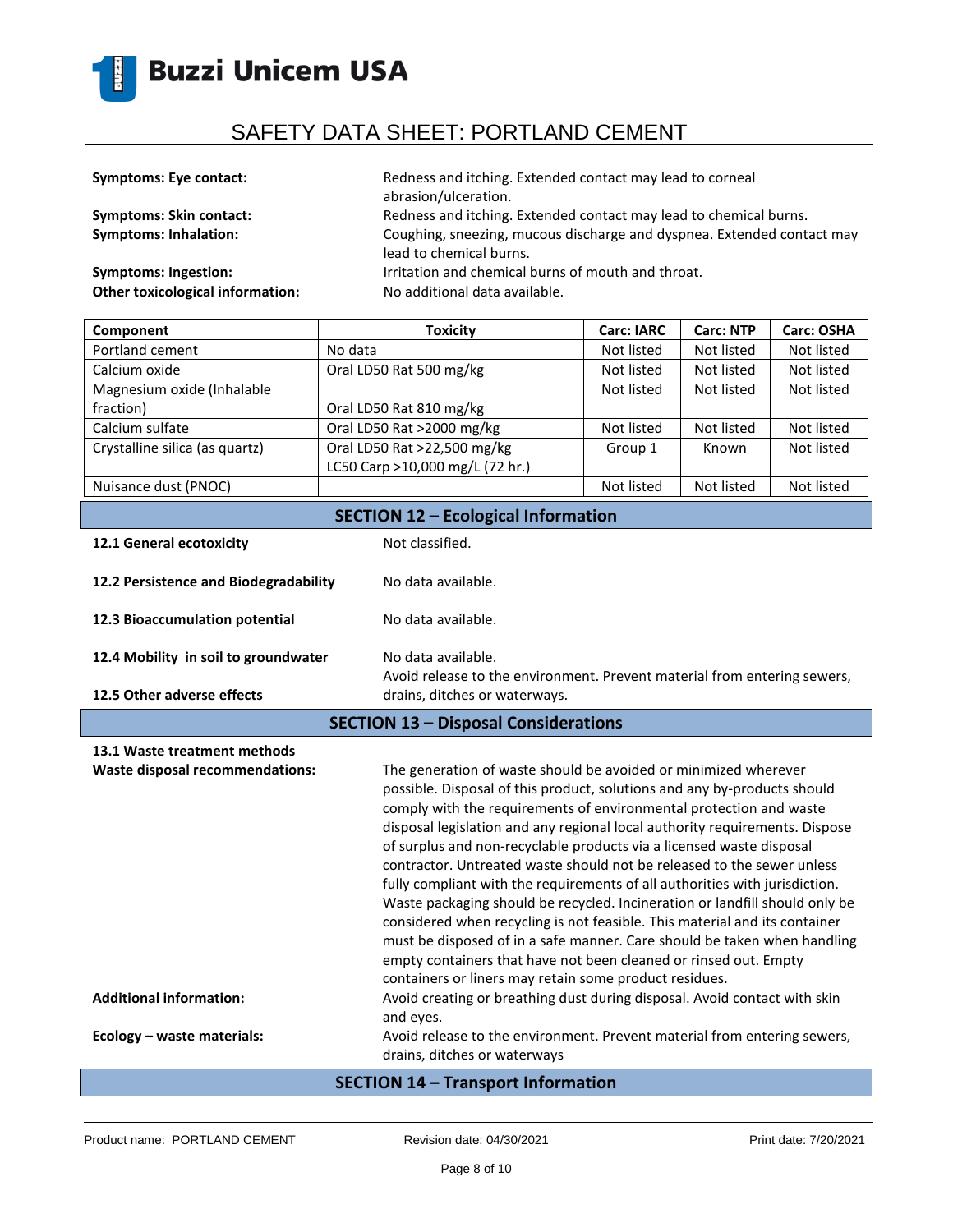

| UN number                               | Not regulated.                                                                                                                                                                                                       |
|-----------------------------------------|----------------------------------------------------------------------------------------------------------------------------------------------------------------------------------------------------------------------|
| Proper UN shipping name:                | Not applicable.                                                                                                                                                                                                      |
| <b>Transport hazard class:</b>          | Not applicable.                                                                                                                                                                                                      |
| Packing group number:                   | Not applicable.                                                                                                                                                                                                      |
| <b>Environmental hazard/IMDG code:</b>  | Not available.                                                                                                                                                                                                       |
| <b>Special guidance or precautions:</b> | Transport product in sealed containers. Avoid creating dust. Avoid release<br>to the environment. Ensure that persons transporting the product know<br>what to do in the event of an accidental release or spillage. |
| SECTION 15 - Regulatory Information     |                                                                                                                                                                                                                      |

| <b>U.S. Federal regulations:</b>       | This product contains one or more chemical components or ingredients<br>that may require identification and/or reporting under SARA Section 302,<br>SARA Section 311/312/313, CERCLA and/or TSCA. An examination of the<br>components of this product should be conducted by a qualified<br>environmental professional to determine if such identification or reporting<br>is required by federal law.<br>Components: Portland cement, Silica (Crystalline), Iron oxide.                                                                                                                                                      |
|----------------------------------------|-------------------------------------------------------------------------------------------------------------------------------------------------------------------------------------------------------------------------------------------------------------------------------------------------------------------------------------------------------------------------------------------------------------------------------------------------------------------------------------------------------------------------------------------------------------------------------------------------------------------------------|
| <b>State regulations:</b>              | This product contains one or more chemical components or ingredients<br>that are included or listed on the hazardous substances lists for one or<br>more of the following states: California, Maine, Massachusetts, Minnesota,<br>New Jersey, Pennsylvania and Rhode Island. An examination of the<br>components of this product should be conducted by a qualified<br>environmental or safety and health professional to determine the specific<br>requirements for those states.<br>Components: Portland cement, Limestone (calcium carbonate),<br>$\bullet$<br>Gypsum (calcium sulfate), Silica (Crystalline), Iron oxide. |
| <b>California Proposition 65:</b>      | WARNING! This product contains crystalline silica and chemicals<br>(trace metals) known to the State of California to cause cancer, birth<br>defects or other reproductive harm. California law requires the above<br>warning in the absence of definitive testing to prove the defined risks do<br>not exist.                                                                                                                                                                                                                                                                                                                |
|                                        | <b>SECTION 16 - Other Information</b>                                                                                                                                                                                                                                                                                                                                                                                                                                                                                                                                                                                         |
| <b>History</b><br><b>Last Revised:</b> | 19 May 2021                                                                                                                                                                                                                                                                                                                                                                                                                                                                                                                                                                                                                   |

### **Additional information**

Previous versions: 1 June 2018

Working safely with this product requires the user to recognize that Portland cement chemically reacts with water, and that some of the intermediate products of this reaction (that is, those present while the cement product is "setting") pose a far greater hazard than dry Portland cement.

1 June 2015

Wet Portland cement can cause caustic burns to unprotected skin, sometimes referred to as cement burns. Employees cannot rely on pain or discomfort to alert them to cement burns because cement burns may not cause immediate pain